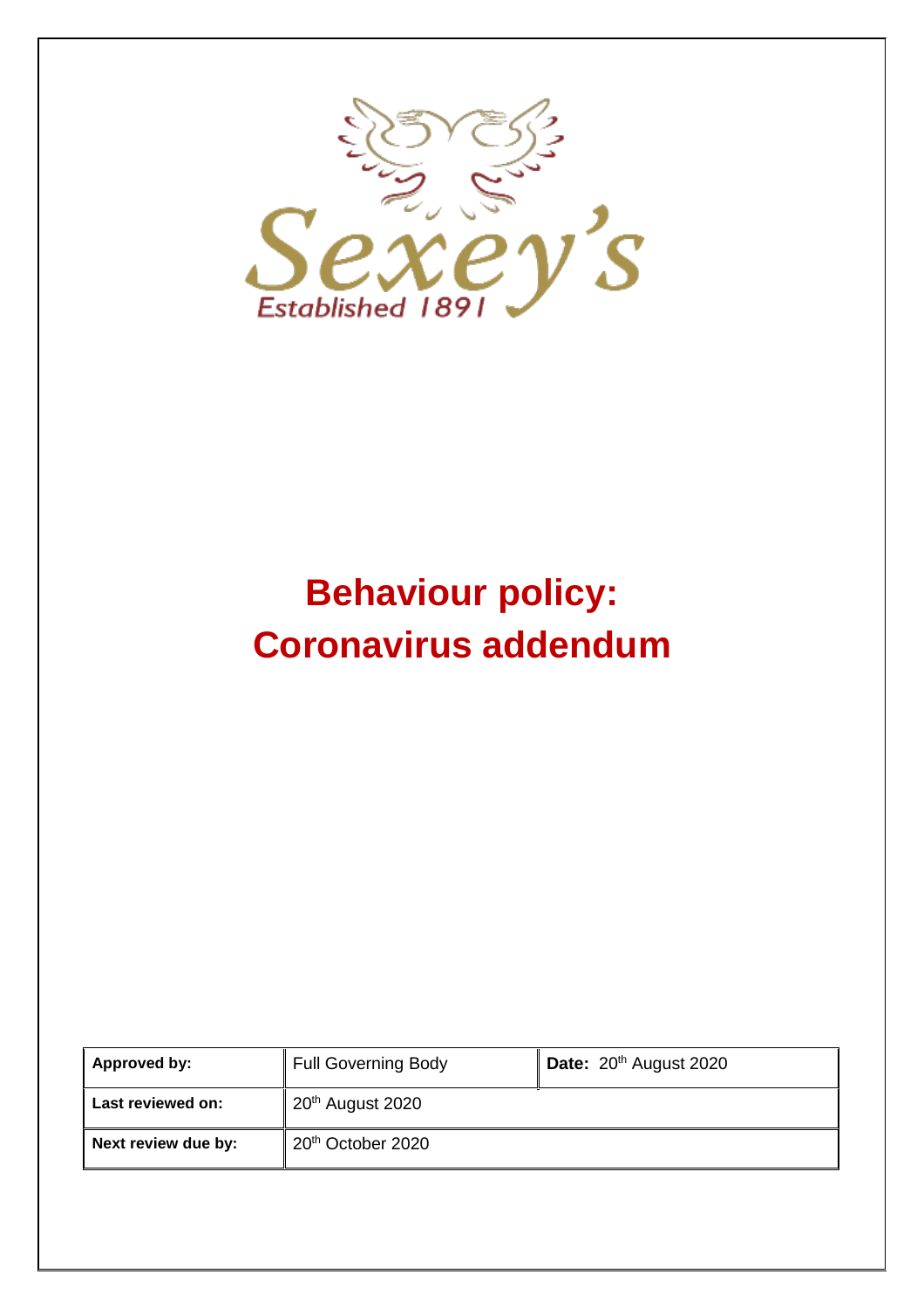# **Contents**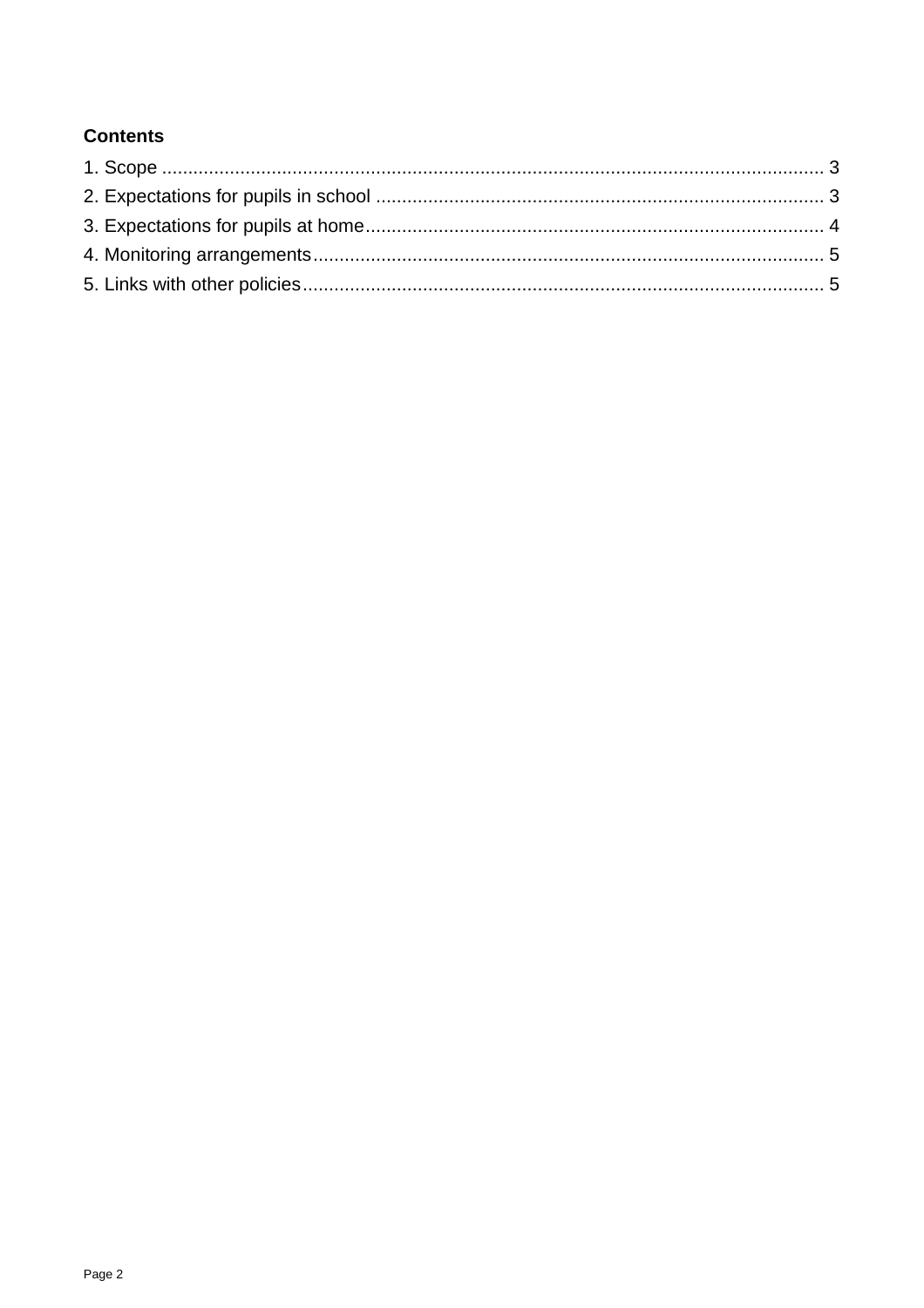# <span id="page-2-0"></span>**1. Scope**

This addendum applies until further notice.

It sets out changes and exceptions to our normal behaviour policy. Pupils, parents and staff should continue to follow our normal behaviour policy with respect to anything not covered in this addendum.

We may need to amend or add to this addendum as circumstances or official guidance changes. We will communicate any changes to staff, parents and pupils.

# **2. SCHOOL ETHOS AND VALUES**

Our Christian values are at the heart of the ethos of the school and through these we grow individually and as a community. The Story of the Good Samaritan underpins our 7 core values of:

- Honesty
- Forgiveness
- Empathy
- Courage
- Resilience
- Kindness
- Respect

These core values underpin our policies, procedures and the way we treat one another in our community.

# **3. COVID-19 RESPONSE**

During the period of time that schools are operating in a way that is different to pre-COVID-19 we will make certain adjustments to policies and procedures. Any adjustments will be made will have these key principles:-

- Reduce the risk posed to all members of the school community due to COVID-19
- Focus on staff and students well-being.
- Maintain a strong focus on consistently high teaching and learning inside and outside the classroom.
- Students are not disadvantaged by experience, opportunity or resource.
- Commitment to embedding the 7 core values of the school.

This policy has been reviewed and aligned to the whole school response to COVID-19

# <span id="page-2-1"></span>**4. Expectations for pupils in school**

# **4.1 New rules**

When pupils are in school, we expect them to follow all of the rules set out below to keep themselves and the rest of the school community safe.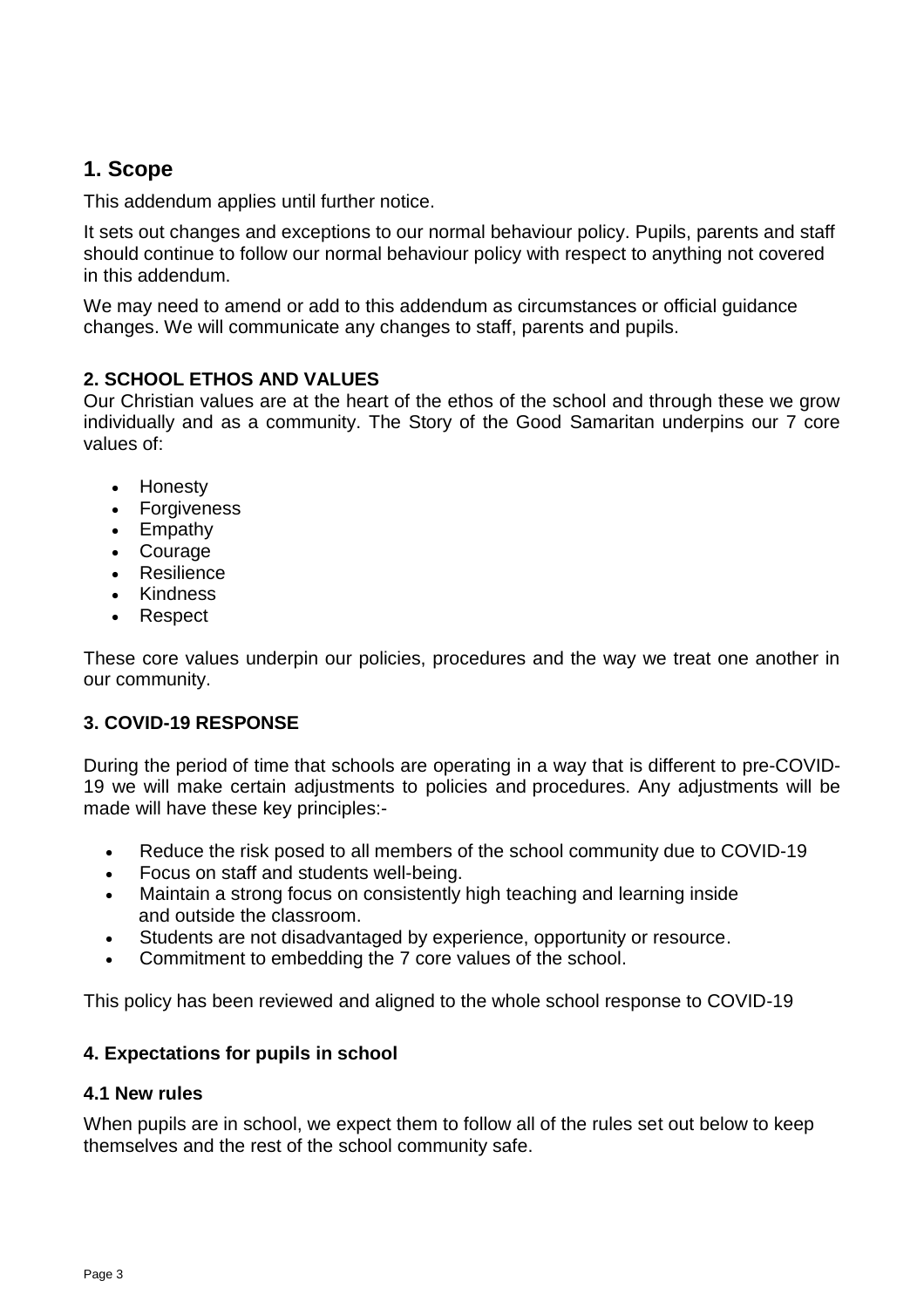Staff will be familiar with these rules and make sure they are followed consistently.

Parents should also read the rules and ensure that their children follow the new procedures that have been put in place. Parents should contact their son or daughter's Head of Year if they think their child might not be able to comply with some or all of the rules, so we can consider alternative arrangements with them and support them to integrate back into school life.

Students will:-

- Follow the Government Guidance in relation to Social Distancing.
- Respect one another safety and well-being.
- Follow staff instructions.
- Take responsibility for washing hands regularly and using anti-bacterial gel as they enter classrooms.
- Wipe down his or her own desk and chair with an anti-bacteria wipes at the end of each lesson to protect the next student.
- Remain in their own dedicated social space areas at social times.
- Move around the school site at lesson changeovers in a sensible way following social distancing especially between different year groups.
- Follow catch it, bin it, kill it when coughing or sneezing.
- Tell an adult if they are experiencing symptoms of coronavirus.
- Will not share any school equipment or frequently used items such as pencils or pens.
- Use the toilets allocated to their year group.
- Not to cough or spit at, or towards any other person or make jokes about doing so.
- Be considerate to each other around anxiety that others make be experiencing about COVID-19.

#### **4.2 Rewards and sanctions for following rules**

To help encourage pupils to follow the above rules, we will recognise and reward positive behaviour through ClassCharts.

However, if pupils fail to follow these rules, we will meet with the student to discuss their behaviour, contact parents and record their behaviour on ClassCharts. If such behaviours are persistent and pose a risk to other students appropriate sanctions will be used.

#### <span id="page-3-0"></span>**5. Expectations for pupils at home**

#### **5.1 Remote learning rules**

If pupils are not in school, we expect them to follow all of the rules set out below.

Parents should also read the rules and ensure their children follow them. Parents should contact their son or daughter's Head of Year if they think their child might not be able to comply with some or all of the rules, so we can consider alternative arrangements with them and support them with their learning.

- Attend their online lessons and tutor time in line with their timetable.
- Be contactable during required times.
- Complete work to the deadline set by teachers.